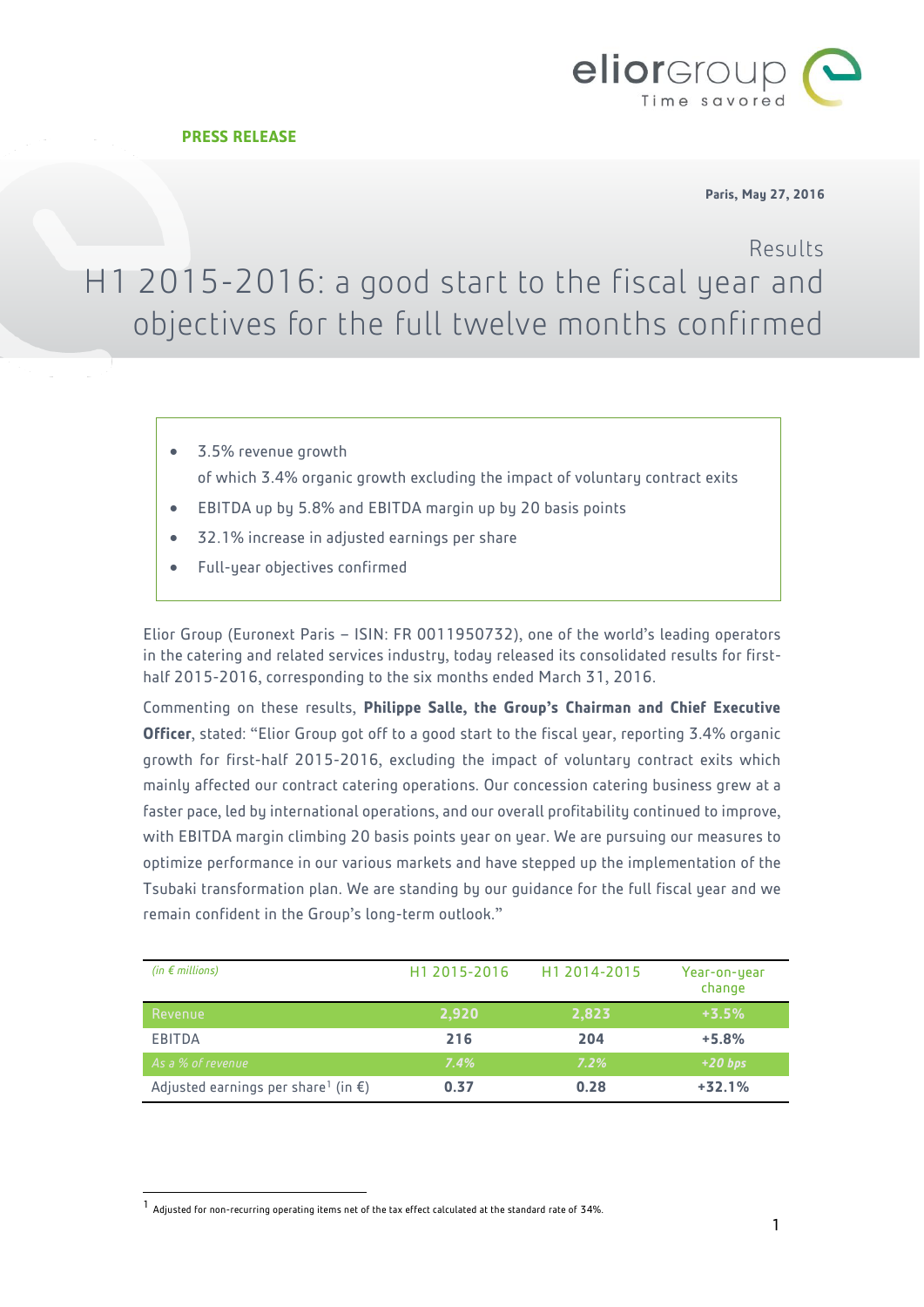

#### **Business development**

Business development was strong in the first half of FY 2015-2016. Retention rate for contract catering & services improved over the period but remained negatively affected by the Group's deliberate strategy of taking a more selective approach to renewals of contracts, particularly in France and Italy. A number of major contracts were won in the contract catering & services business line during the second quarter, including with the Paris Nord 2 intercompany restaurant, the Saint-Priest municipality, Cogedim senior living facilities and the EDF Campus at Saclay in France; the municipalities of San Donato and Caltanissetta in Italy; Four Seasons Health Care in the United Kingdom; and the Norton Museum of Art in the United States.

#### **Revenue**

l

**Consolidated revenue totaled €2,920 million** for the first half of FY 2015-2016. The 3.5% year-on-year increase reflects (i) organic growth of 1.5% (taking into account the 1.9% negative effect of voluntary contract exits), and (ii) positive impacts of 1.1% and 0.9% respectively from changes in the scope of consolidation and in exchange rates.

The portion of revenue generated by international operations rose to 51% in the first half of FY 2015-2016 from 49% in the comparable prior-year period.

**Contract catering & services revenue** was up €96 million, or 4.6%, on the figure for first-half FY 2014-2015, coming in at €2,200 million and accounting for 75% of total consolidated revenue.

Organic growth was 0.6%, reflecting the positive effect of an additional business day compared with first half FY 2014-2015 but also the adverse impact of the Group's strategy of withdrawing from low- and non-profit-making contracts in Europe. Excluding voluntary contract exits, organic growth was 2.9%.

The acquisitions carried out in the United States<sup>2</sup> had a  $\epsilon$ 66 million favorable effect during the first six months of FY 2015-2016 and net of the impact of the sale of non-strategic operations in the education market, changes in the scope of consolidation pushed up contract catering & services revenue by an overall 2.9%.

The currency effect during the period was a positive 1.1%.

In **France**, organic growth amounted to 1.4% and revenue totaled €1,137 million.

- In the business G industry market, revenue was buoyed by the strong business development seen in 2015, as well as by a slight increase in average customer spend and attendance. Revenue from ancillary services declined year on year, however.
- Revenue generated in the education market was up on first-half FY 2014-2015, driven by increased attendance and a higher average customer spend.
- Revenue also rose in the healthcare market, led by the performance of existing sites and a robust level of business development.

 $^2$  Starr Restaurant Catering Group and Cura Hospitality have been consolidated since October 1, 2015, and ABL Management since December 1, 2015.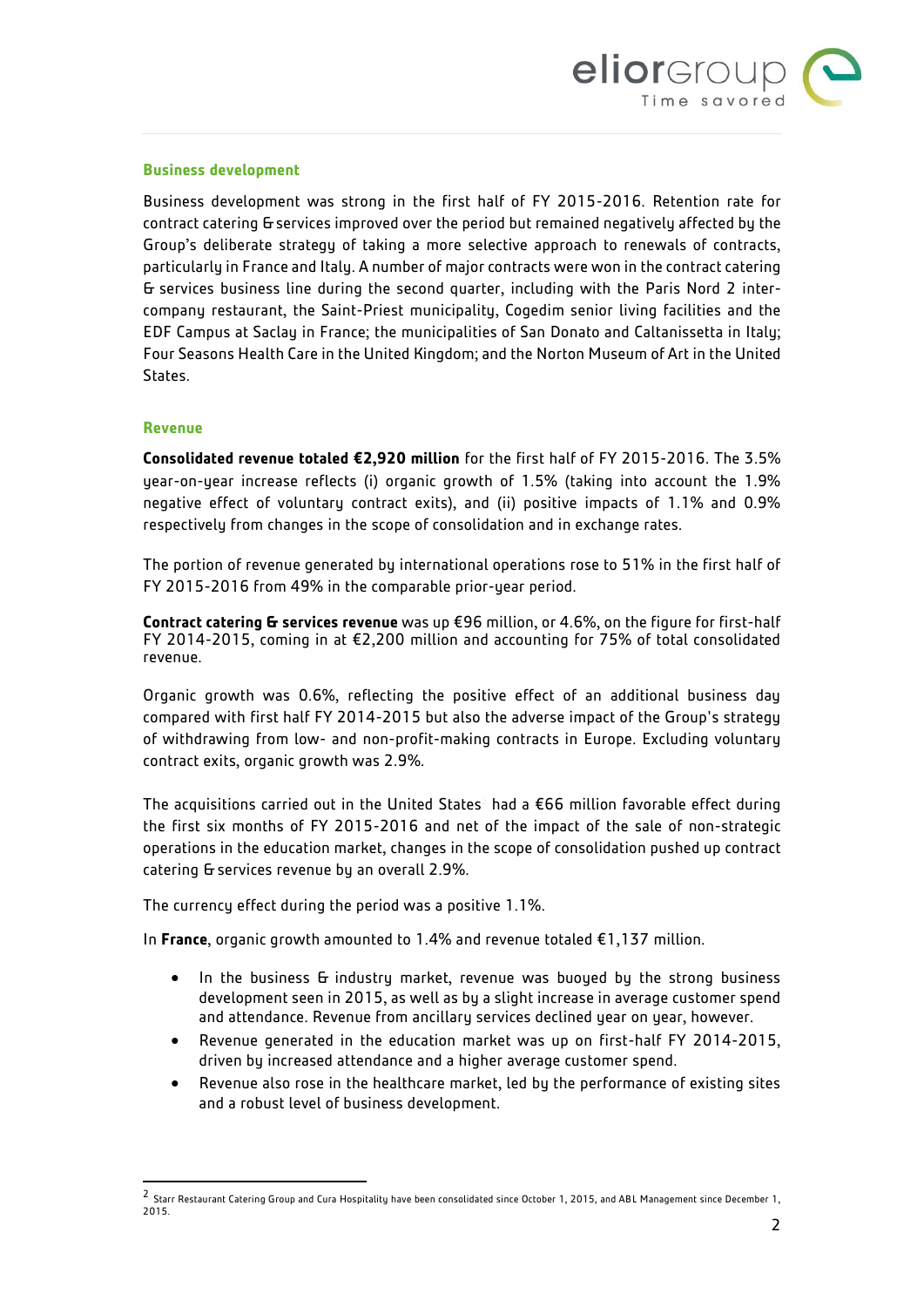

**Revenue for the International** segment climbed 8.6% to €1,063 million. Organic growth for this segment was a negative 0.4%, however, mainly due to voluntary contract exits in Europe. The Group's recent acquisitions in the United States and positive currency effects generated additional growth of 6.7% and 2.3% respectively.

- In Spain, the business G industry and healthcare markets reported strong performances, fueled by sustained business development, but these were offset by a revenue decline in the education market as a result of voluntary contract exits.
- In the United States, the pace of growth picked up in the second quarter, directly reflecting the investments that have been made in business development teams. This acceleration is expected to continue in the second half of the fiscal year.
- In Italy, revenue decreased due to (i) a high level of voluntary contract exits, (ii) a more selective approach to replying to invitations to tender, and (iii) lower attendance, especially in the business G industry and education markets.
- The United Kingdom felt the positive impacts of the start-up of new contracts in the healthcare market, notably with Four Seasons Health Care.

At €720 million, concession catering revenue was more or less unchanged compared with the first half of FY 2014-2015, and represented 25% of total consolidated revenue.

Organic growth for the period came to 4.2%. Changes in the scope of consolidation had a 4.3% adverse impact on revenue, reflecting both completed and planned sales of nonstrategic assets resulting from the Group's review of its business portfolio. Changes in exchange rates – notably for the US dollar – had a 0.3% positive effect.

Revenue generated in France amounted to €287 million, down 8.3% on the same period of FY 2014-2015, with changes in the scope of consolidation accounting for 5.2 points of the overall year-on-year contraction.

- The motorways market was boosted by high business volumes in the second quarter on a comparable-site basis – an effect which was amplified by the fact that in FY 2014-2015 Easter weekend fell in the month of April. However, this positive impact was more than offset by the termination of certain contracts, which led to an overall revenue contraction in this market.
- Revenue in the airports market was weighed down by the loss of the catering contract for terminals E and F at Paris-Charles-de-Gaulle airport and by the impact on French tourism of the terrorist attacks.
- The city sites & leisure market reported a revenue decline due to (i) lower numbers of visitors to sites in Paris in first-half FY 2015-2016 following the terrorist attacks, and (ii) an unfavorable basis of comparison with the first quarter of FY 2014-2015 as a number of biennial trade fairs were held during that period. These adverse effects were partly offset by a robust showing from leisure operations, thanks notably to the opening in June 2015 of the Bois aux Daims vacation village in the Vienne region.

**In the International segment**, 6.7% growth drove revenue up to €433 million in the first six months of FY 2015-2016. Organic growth was 9.8%, but completed or planned sales of nonstrategic assets trimmed 3.7% off the revenue figure. Changes in exchange rates – notably for the US dollar – had a 0.6% favorable impact during the period.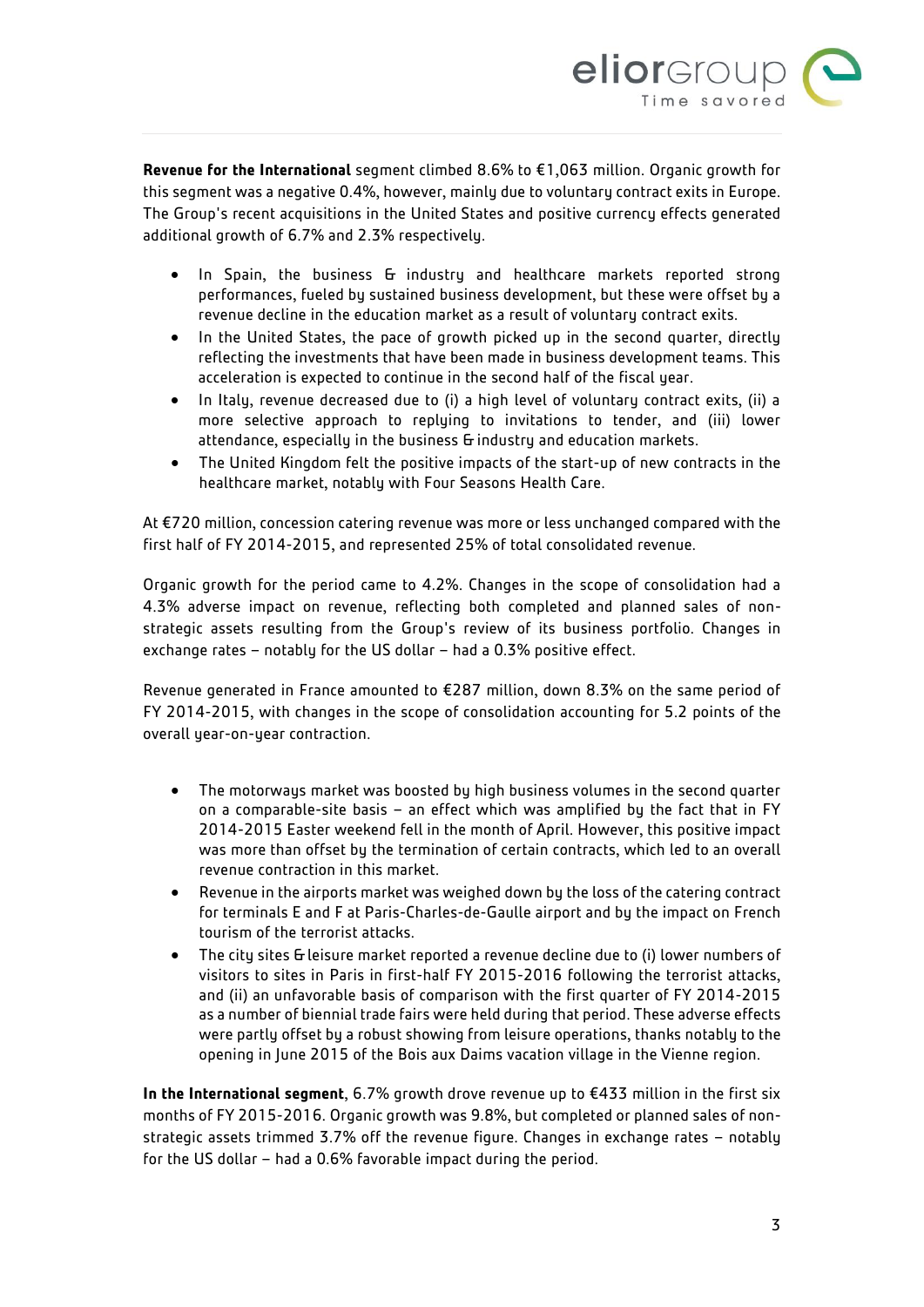

- The motorways market felt the positive effects of higher traffic volumes in Spain and Portugal, the reopening of the Okahumpa service plaza in Florida and a favorable calendar, with Easter falling in March this year.
- Revenue in the airports market was lifted by upward trends in traffic volumes in Spain, the United States and Mexico and the opening of new points of sale in Italy, Spain, Portugal and the United States.

## **EBITDA**

**Consolidated EBITDA** climbed by €12 million to €216 million and represented 7.4% of revenue, up 20 basis points on the first half of FY 2014-2015.

**EBITDA for the contract catering & services business line** rose to €184 million from €180 million, but EBITDA margin edged down by 10 basis points to 8.4%.

- In **France**, EBITDA totaled €106 million and represented 9.3% of revenue, down slightly on the first half of FY 2014-2015 due to one-off difficulties encountered with certain contracts in the high-end business & industry market, as well as to the ramp-up of recent services contracts.
- In the **International** segment, EBITDA for the contract catering & services business line advanced by €5 million to €79 million. As a percentage of revenue it narrowed to 7.4% from 7.6%, however, essentially due to the expected dilutive impact of the recent acquisitions in the USA and a temporary decrease in margins due to the high contract renewal rate in Spain. Conversely, the UK and Italy reported wider margins in the second quarter of the fiscal year.

**Concession catering EBITDA** amounted to €37 million (versus €29 million in the same period of FY 2014-2015) and represented 5.1% of revenue, up 110 basis points year on year.

- In **France**, the EBITDA figure was €15 million (compared with €17 million for the first half of FY 2014-2015), reflecting the revenue decline posted for the period.
- In the **International** segment, EBITDA rose by €10 million year on year to €22 million, and EBITDA margin surged by 220 basis points to 5.0%, led by higher profitability levels in all regions in Europe and in America.

## **Attributable profit for the period**

**Non-current items** represented a net expense of €35 million, primarily including €30 million in non-recurring expenses such as (i) restructuring costs recorded in France, Italy, Spain and the United States (representing an aggregate €20 million), and (ii) losses on sales of nonstrategic assets and closures of non-profit making sites (€8 million). These amounts reflect the acceleration during the period of measures implemented in connection with the Tsubaki transformation plan. Non-current charges for the period also included €5 million in impairment losses recognized on goodwill related to acquisitions.

At €31 million, **net financial expense** was considerably lower than in the first six months of FY 2014-2015, reflecting (i) the debt refinancing carried out in December 2014 and May 2015, (ii) the better financial conditions obtained for the Group's euro-denominated senior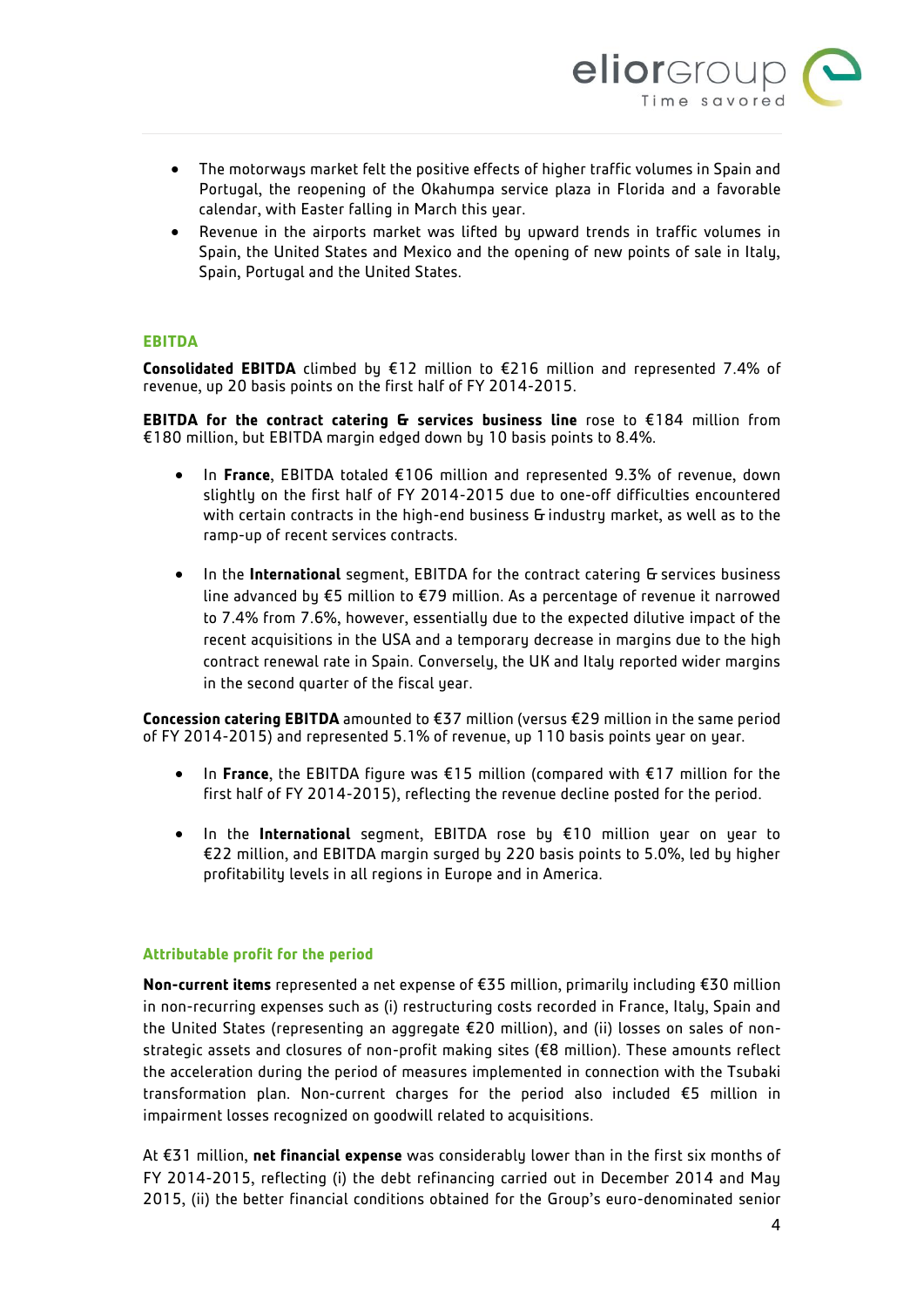

debt in December 2015, and (iii) lower interest rates. The figure for first-half FY 2015-2016 also includes €4 million in non-recurring expenses arising on the refinancing operations undertaken during the period.

The Group's **income tax expense** rose to €31 million from €30 million and the applicable tax rate was approximately 41%.

The Group reported a €3 million **loss for the period from discontinued operations**, primarily relating to non-strategic operations run by Areas in Northern Europe.

**Attributable profit for the period** was stable year on year, amounting to €40 million in the first half of FY 2015-2016. Adjusted earnings per share<sup>3</sup> surged 32.1% to €0.37 from €0.28.

## **Cash flow and debt**

l

**Free cash flow**<sup>4</sup> was also stable year on year, coming in at a negative €64 million. This reflects the fact that the effects of the higher EBITDA figure, improved working capital and tight control over capital expenditure were almost fully offset by a non-recurring 20-million-euro tax payment related to past years and provisioned at end September 2015; and a high level of non-recurring items.

**Net debt** totaled €1,639 million at March 31, 2016, up €187 million on the September 30, 2015 figure, mainly as a result of seasonal effects on working capital requirement and the acquisitions carried out during the period in the United States and France (notably Cura Hospitality, ABL Management and Ducasse Développement) for an aggregate €76 million. The Group's leverage ratio<sup>5</sup> stood at 3.32x EBITDA at March 31, 2016, compared with 3.47x one year earlier.

<sup>3</sup> Adjusted for non-recurring operating items net of the tax effect calculated at the standard rate of 34%.

<sup>4</sup> Defined as EBITDA + change in WCR – net capex – cash impact of tax – non-recurring cash items.

<sup>5</sup> Calculated in accordance with the definition in the SFA: Consolidated net debt/Pro forma EBITDA adjusted for acquisitions and divestments carried out in the past twelve months.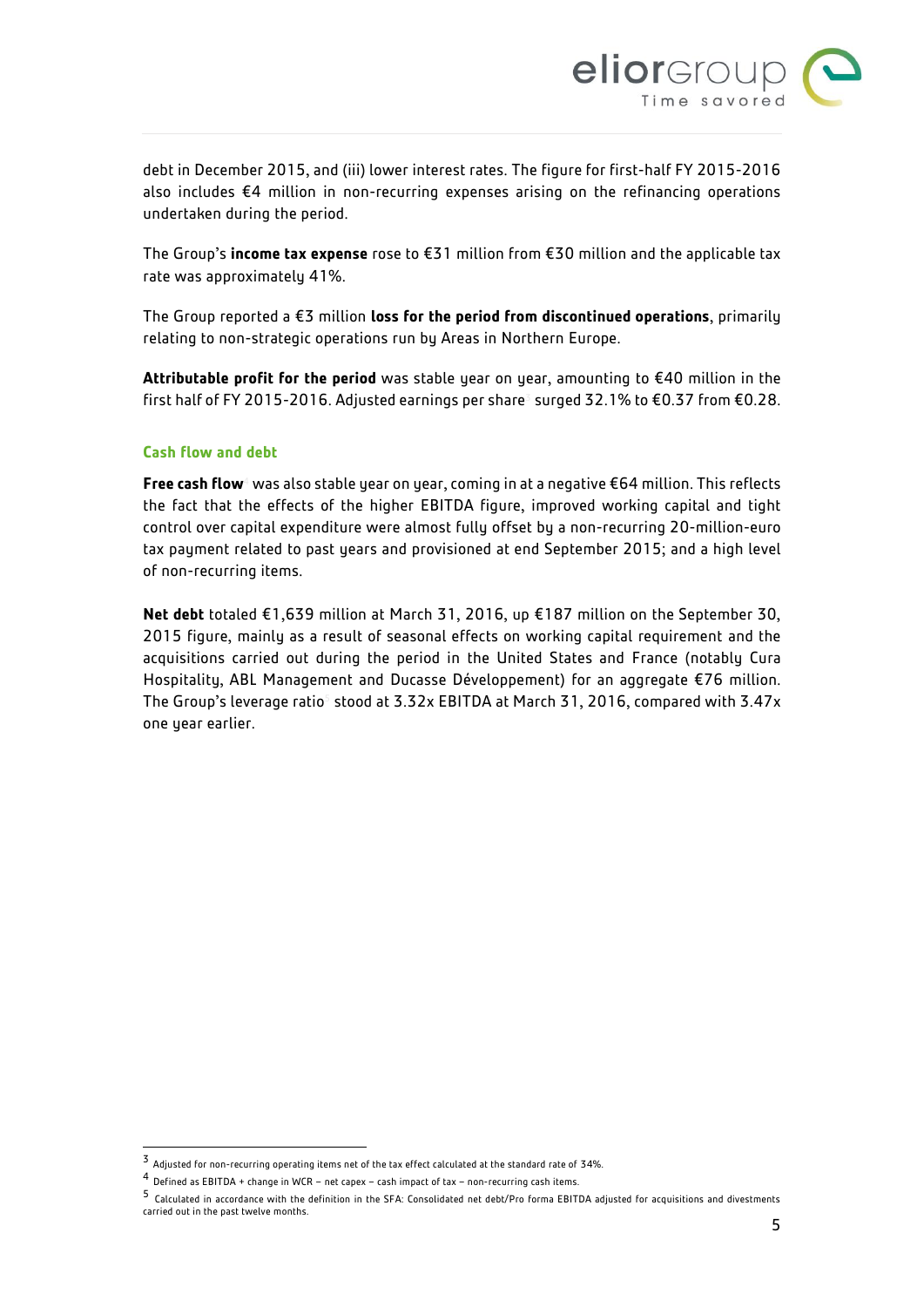

#### **Outlook**

As part of its strategic plan for 2016-2020, the Group has embarked on a transformation process with a view to accelerating its development, and fiscal 2015-2016 should see the initial benefits of this new momentum. Thanks to our solid performance in the first half of FY 2015-2016 we are standing by our objectives for the full fiscal year, namely:

- $\bullet$  Organic growth $^{\circ}$  of more than 3%, excluding the impact of voluntary contract exits (which is expected to be less than 200 basis points – vs. 150 basis points announced previously).
- An EBITDA margin of over 8.6%, representing an increase of at least 20 basis points compared with FY 2014-2015.
- A significant rise in reported earnings per share and adjusted earnings per share<sup>7</sup> .

#### **Subsequent events**

 On May 4, 2016, Elior Group redeemed in advance of term all of the outstanding high yield 6.5% May 2020 Senior Secured Notes (ISIN codes: XS0808635600 et XS0808638299) for an aggregate €186 million (including the redemption premium). At the same time it announced that it had raised the equivalent amount from investors via a seven-year private placement with a variable interest rate based on the Euribor plus a 250 basis-point margin. These transactions have enabled the Group to further lower the cost of its borrowings while extending their maturity.

Consequently, the Group is no longer required to publish quarterly financial statements and will now only release consolidated and segment revenue figures on a quarterly basis.

- On May 19, 2016 Elior Group and Autogrill announced they had entered into exclusive negotiations with a view to transfer 100% of the share capital of Autogrill Restauration Service, which owns concessions of Autogrill restaurants in railway stations in France.
- On May 27, 2016, Elior Group announced the signature of a definitive agreement to acquire Preferred Meals, subject of a dedicated press release issued today.

 $\overline{\phantom{a}}$ 

<sup>6</sup> Excluding the impact of changes in scope of consolidation and the currency effect.

<sup>7</sup> Adjusted for non-recurring operating items net of the tax effect calculated at the standard rate of 34%.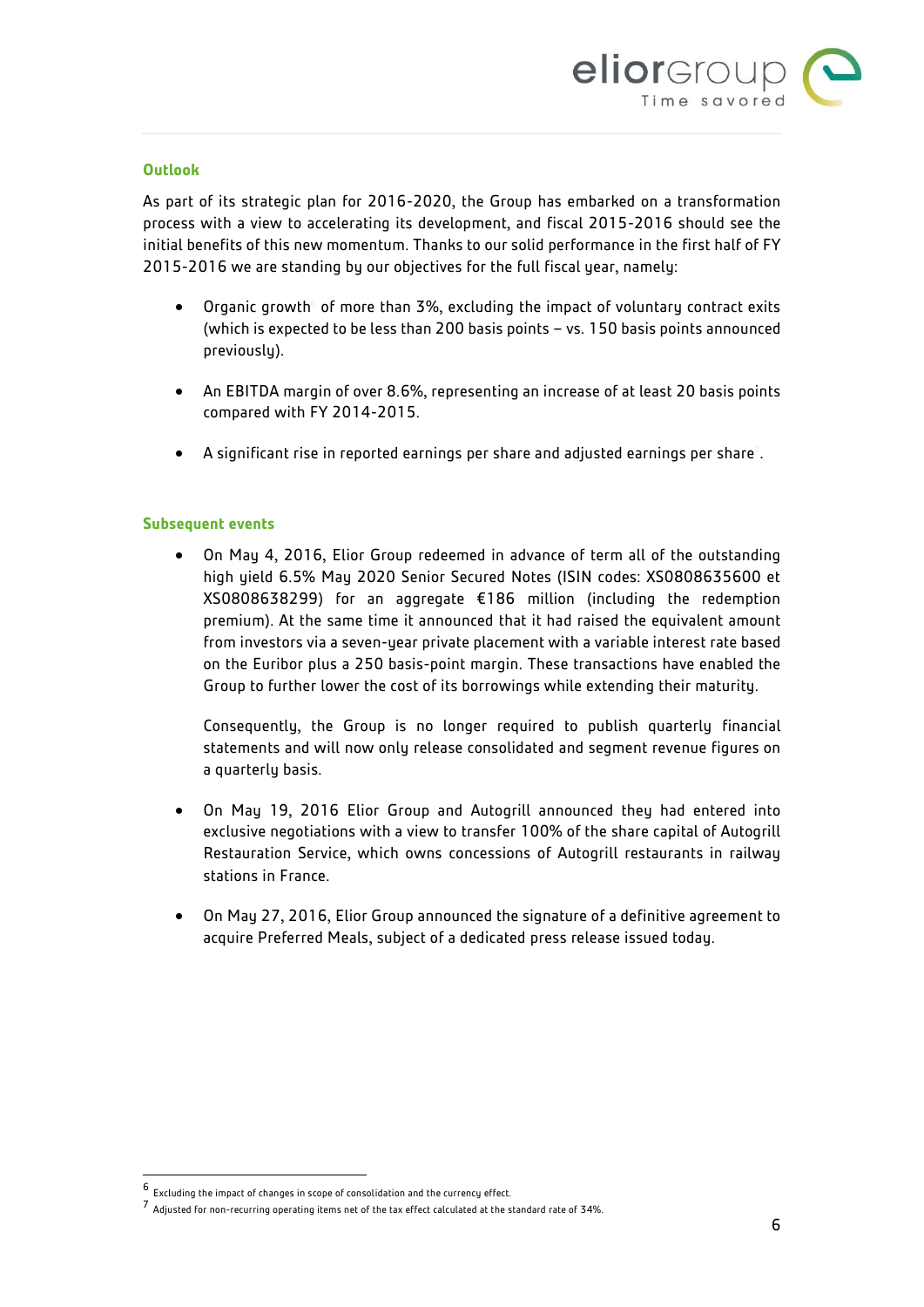

A conference call will be held on Friday, May 27, 2016 at 9.00 a.m. (CET), which will also be accessible by webcast on the Elior Group website and by phone by dialing one of the following numbers:

France: + 33 (0) 1 76 77 22 24 United Kingdom: + 44 203 427 1907 United States: + 1 646 254 3367

#### Financial calendar:

- July 28, 2016: Revenue for the first nine months of FY 2015-2016 issue of press release before the start of trading
- December 9, 2016: Full-year 2015-2016 results issue of press release before the start of trading plus press conference

Appendix 1: Revenue by business line and geographic region Appendix 2: Revenue by geographic region Appendix 3: Revenue by market Appendix 4: EBITDA by business line and geographic region Appendix 5: EBITA by business line and geographic region Appendix 6: Simplified cash flow statement

Appendix 7: Consolidated financial statements

*The English-language version of this document is a free translation from the original, which was prepared in French. All possible care*  has been taken to ensure that the translation is an accurate representation of the original. However, in all matters of interpretation of *information, views or opinions expressed therein, the original language version of the document in French takes precedence over this translation*

*The financial statements included in this press release have not been reviewed or audited by the Group's statutory auditors.*

About the Elior group

.

Founded in 1991, the Elior group has grown into one of the world's leading operators in the catering and related services industry, and is now a benchmark player in the business & industry, education, healthcare, and travel markets. In FY 2014-2015, it generated<br>€5,674 million in revenue through 18,600 restaurants and points of sale in 13 countries. Our 108, customers on a daily basis, taking genuine care of each and every one by providing personalized catering and service solutions to ensure an innovative customer experience.

We place particular importance on corporate social responsibility and have been a member of the United Nations Global Compact since 2004. The professional excellence of our teams, as well as their unwavering commitment to quality and innovation and to providing best-in-class service is embodied in our corporate motto: "Time savored".

For further information please visit our website (http://www.eliorgroup.com) or follow us on Twitter (@Elior\_Group / @Elior\_France).

Media contacts Anna Adlewska / Caroline Guilhaume – [anna.adlewska@fticonsulting.com](mailto:anna.adlewska@fticonsulting.com) [/ caroline.guilhaume@fticonsulting.com](mailto:caroline.guilhaume@fticonsulting.com) +33 (0)1 47 03 68 10

Investor relations Marie de Scorbiac – [marie.descorbiac@eliorgroup.com](mailto:marie.descorbiac@eliorgroup.com) / +33 (0)1 40 19 51 09

**eliorgroup.com**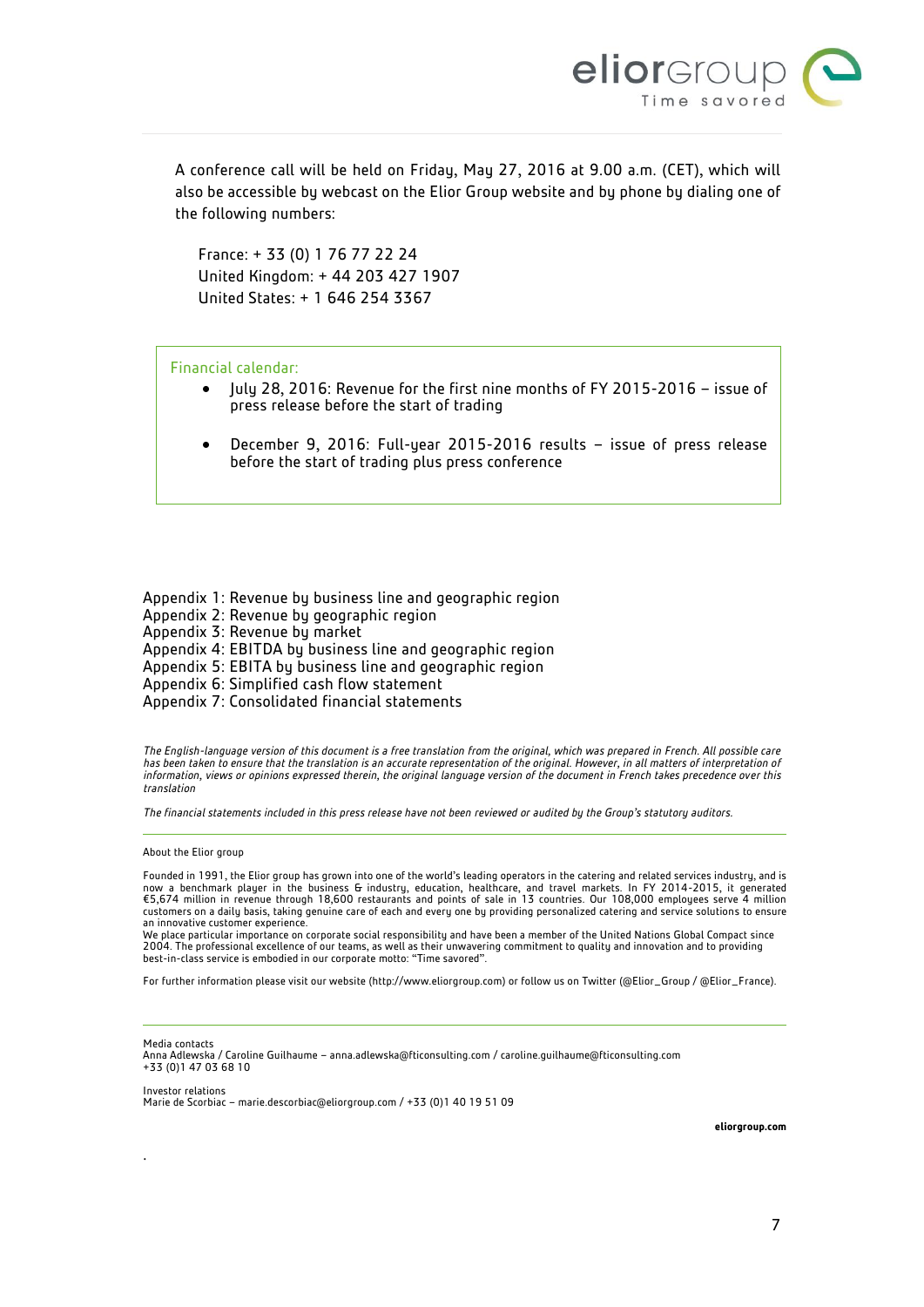

| (in $\epsilon$ millions)     | Q <sub>1</sub><br>2015-2016 | $\mathbf{0}$<br>2014-2015 | <b>Organic</b><br>growth (1) | <b>Changes in</b><br>scope of<br>consolidation<br>(2) | <b>Currency</b><br>effect $(3)$ | <b>Total</b><br>growth |
|------------------------------|-----------------------------|---------------------------|------------------------------|-------------------------------------------------------|---------------------------------|------------------------|
| France                       | 561                         | 556                       | 1.0%                         | $0.0\%$                                               | 0.0%                            | 1.0%                   |
| International                | 535                         | 487                       | $-0.9%$                      | 6.2%                                                  | 4.6%                            | 9.8%                   |
| Contract catering & services | 0.096                       | 1,043                     | 0.2%                         | 2.9%                                                  | 2.1%                            | 5.1%                   |
| France                       | 154                         | 168                       | $-3.3%$                      | $-5.4%$                                               | 0.0%                            | $-8.8%$                |
| International                | 225                         | 209                       | 9.2%                         | $-3.9%$                                               | 2.6%                            | 7.9%                   |
| Concession catering          | 379                         | 377                       | 3.6%                         | $-4.6%$                                               | 1.4%                            | 0.5%                   |
| <b>GROUP TOTAL</b>           | 1,475                       | 1,420                     | 1.1%                         | 0.9%                                                  | 1.9%                            | 3.9%                   |

# **Appendix 1: Revenue by Business Line and Geographic Region**

| $\mid$ (in $\epsilon$ millions) | Q <sub>2</sub><br>2015-2016 | 02<br>2014-2015 | <b>Organic</b><br>growth (1) | <b>Changes in</b><br>scope of<br><b>consolidation</b><br>(2) | <b>Currency</b><br>effect $(3)$ | <b>Total</b><br>growth |
|---------------------------------|-----------------------------|-----------------|------------------------------|--------------------------------------------------------------|---------------------------------|------------------------|
| France                          | 576                         | 569             | 1.8%                         | $-0.6%$                                                      | 0.0%                            | 1.2%                   |
| International                   | 528                         | 492             | 0.1%                         | 7.2%                                                         | 0.0%                            | 7.3%                   |
| Contract catering & services    | 1,104                       | 1,061           | 1.0%                         | 3.0%                                                         | $0.0\%$                         | 4.1%                   |
| France                          | 133                         | 145             | $-3.0%$                      | $-4.8%$                                                      | 0.0%                            | $-7.8%$                |
| International                   | 208                         | 197             | 10.5%                        | $-3.5%$                                                      | $-1.5%$                         | 5.5%                   |
| Concession catering             | 341                         | 342             | 4.8%                         | $-4.0%$                                                      | $-0.9%$                         | $-0.1%$                |
| <b>GROUP TOTAL</b>              | 1,445                       | 1.403           | 1.9%                         | 1.3%                                                         | $-0.2%$                         | 3.0%                   |

| $\mid$ (in $\epsilon$ millions) | H1<br>2015-2016 | H <sub>1</sub><br>2014-2015 | <b>Organic</b><br>growth(1) | <b>Changes in</b><br>scope of<br><b>consolidation</b><br>(2) | <b>Currency</b><br>effect (3) | <b>Total</b><br>growth |
|---------------------------------|-----------------|-----------------------------|-----------------------------|--------------------------------------------------------------|-------------------------------|------------------------|
| France                          | 1,137           | 1,124                       | 1.4%                        | $-0.3%$                                                      | 0.0%                          | 1.1%                   |
| International                   | 1,063           | 980                         | $-0.4%$                     | 6.7%                                                         | 2.3%                          | 8.6%                   |
| Contract catering & services    | 2,200           | 2,104                       | 0.6%                        | 2.9%                                                         | 1.1%                          | 4.6%                   |
| France                          | 287             | 313                         | $-3.2%$                     | $-5.2%$                                                      | 0.0%                          | $-8.3%$                |
| International                   | 433             | 406                         | 9.8%                        | $-3.7%$                                                      | 0.6%                          | 6.7%                   |
| Concession catering             | 720             | 719                         | 4.2%                        | $-4.3%$                                                      | 0.3%                          | 0.2%                   |
| <b>GROUP TOTAL</b>              | 2,920           | 2,823                       | 1.5%                        | 1.1%                                                         | 0.9%                          | 3.5%                   |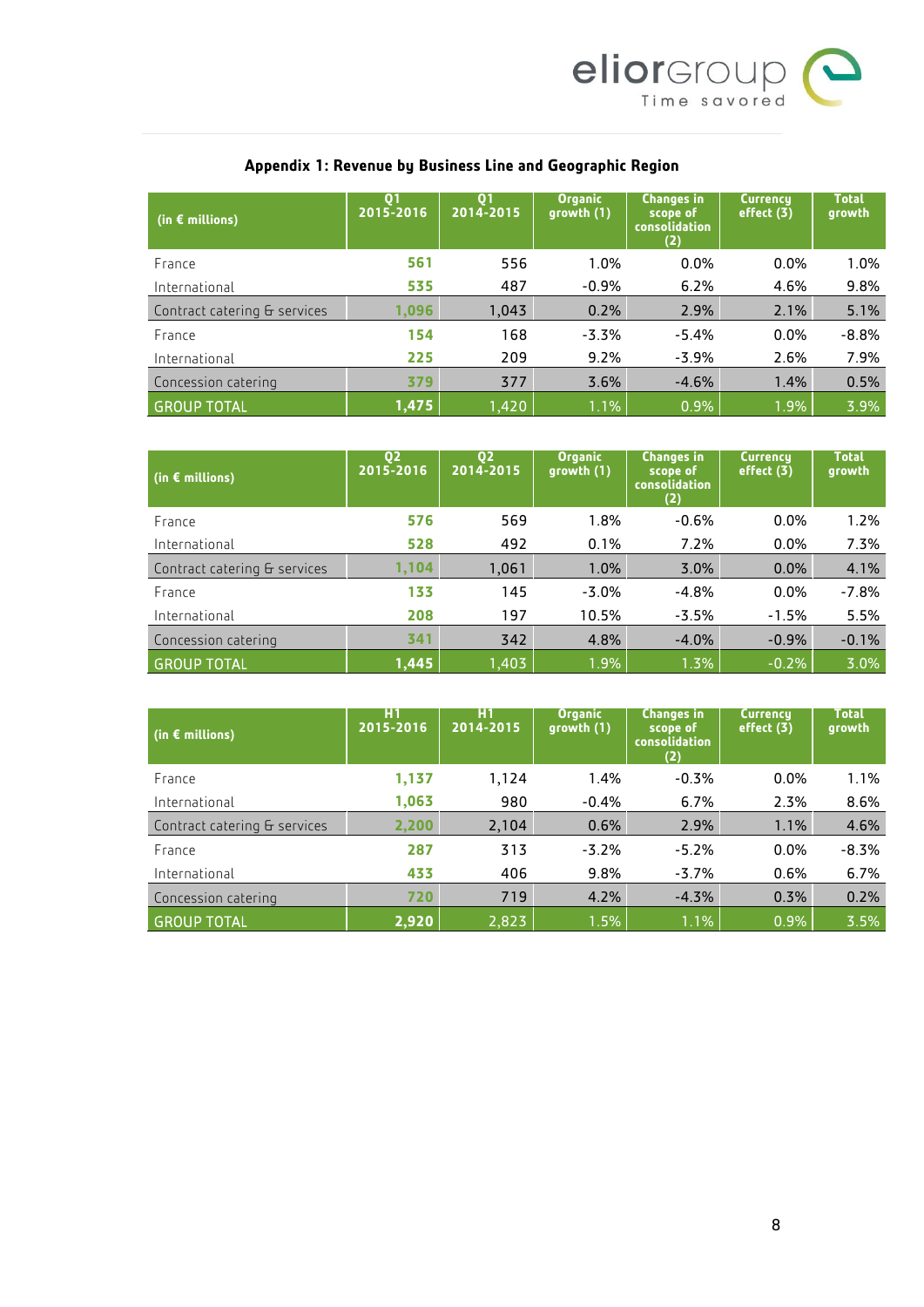

## **Appendix 2: Revenue by Geographic Region**

| $\mid$ (in $\epsilon$ millions) | 2015-2016 | 01<br>2014-2015 | <b>Organic</b><br>growth(1) | <b>Changes in</b><br>scope of<br>consolidation<br>(2) | <b>Currency</b><br>effect (3) | Total<br>growth |
|---------------------------------|-----------|-----------------|-----------------------------|-------------------------------------------------------|-------------------------------|-----------------|
| France                          | 714       | 723             | 0.0%                        | $-1.3%$                                               | $0.0\%$                       | -1.3%           |
| Other European countries        | 543       | 530             | 1.9%                        | $-0.9\%$                                              | 1.6%                          | 2.6%            |
| Rest of the world               | 217       | 167             | 3.0%                        | 16.0%                                                 | 11.4%                         | 30.4%           |
| <b>GROUP TOTAL</b>              | 1,475     | 1,420           | $1.1\%$                     | 0.9%                                                  | $1.9\%$                       | 3.9%            |

| $\mid$ (in $\epsilon$ millions) | 02<br>2015-2016 | 02<br>2014-2015 | <b>Organic</b><br>growth(1) | <b>Changes in</b><br>scope of<br>consolidation<br>(2) | <b>Currency</b><br>effect (3) | <b>Total</b><br>growth |
|---------------------------------|-----------------|-----------------|-----------------------------|-------------------------------------------------------|-------------------------------|------------------------|
| France                          | 709             | 713             | 0.8%                        | $-1.4\%$                                              | $0.0\%$                       | $-0.6\%$               |
| Other European countries        | 510             | 510             | 1.4%                        | $-0.8%$                                               | $-0.7%$                       | $0.0\%$                |
| Rest of the world               | 227             | 180             | 7.9%                        | 18.0%                                                 | 0.2%                          | 26.0%                  |
| <b>GROUP TOTAL</b>              | ,445            | 1,403           | 1.9%                        | 1.3%                                                  | $-0.2%$                       | 3.0%                   |

| (in $\epsilon$ millions) | H <sub>1</sub><br>2015-2016 | H1<br>2014-2015 | <b>Organic</b><br>growth (1) | <b>Changes in</b><br>scope of<br><b>consolidation</b><br>(2) | <b>Currency</b><br>effect (3) | <b>Total</b><br>growth |
|--------------------------|-----------------------------|-----------------|------------------------------|--------------------------------------------------------------|-------------------------------|------------------------|
| France                   | 1,423                       | 1,437           | 0.4%                         | $-1.4%$                                                      | $0.0\%$                       | $-0.9%$                |
| Other European countries | 1,053                       | 1.040           | 1.6%                         | $-0.8%$                                                      | 0.5%                          | 1.3%                   |
| Rest of the world        | 444                         | 346             | 5.5%                         | 17.1%                                                        | 5.6%                          | 28.2%                  |
| <b>GROUP TOTAL</b>       | 2,920                       | 2,823           | 1.5%                         | 1.1%                                                         | 0.9%                          | 3.5%                   |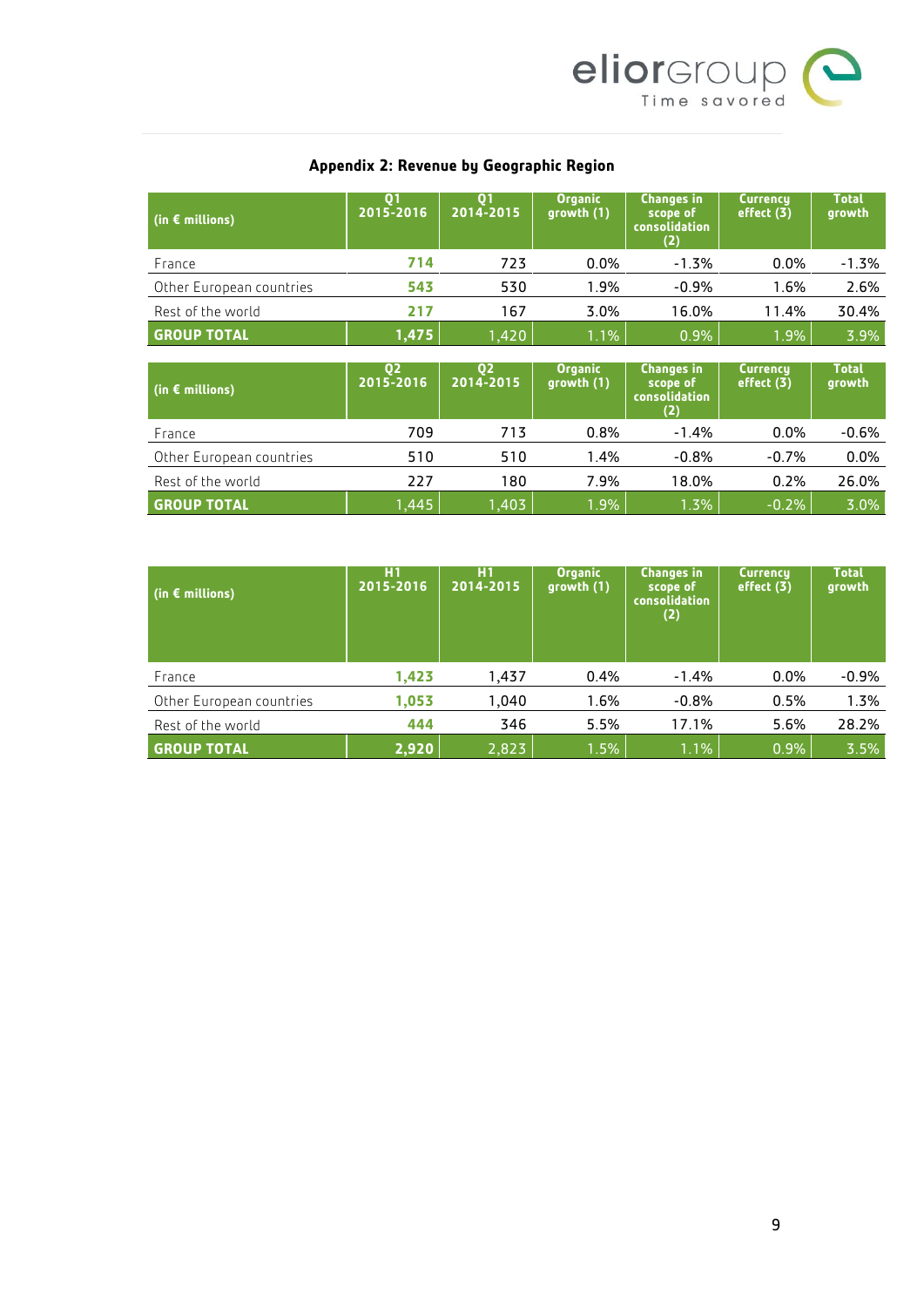

#### **Appendix 3: Revenue by Market**

| (in $\epsilon$ millions)     | Q <sub>1</sub><br>2015-2016 | Q <sub>1</sub><br>2014-2015 | <b>Organic</b><br>growth (1) | <b>Changes in</b><br>scope of<br>consolidation<br>(2) | <b>Currency</b><br>effect (3) | <b>Total</b><br>growth |
|------------------------------|-----------------------------|-----------------------------|------------------------------|-------------------------------------------------------|-------------------------------|------------------------|
| Business & industry          | 500                         | 474                         | $-0.3%$                      | 3.9%                                                  | 2.0%                          | 5.6%                   |
| Education                    | 307                         | 305                         | $-1.1%$                      | 0.2%                                                  | 1.6%                          | 0.7%                   |
| Healthcare                   | 288                         | 264                         | 2.3%                         | 4.1%                                                  | 2.9%                          | 9.3%                   |
| Contract catering & services | 1.096                       | 1.043                       | 0.2%                         | 2.9%                                                  | 2.1%                          | 5.1%                   |
| Motorways                    | 132                         | 131                         | 1.1%                         | $-1.7%$                                               | 1.8%                          | 1.3%                   |
| Airports                     | 165                         | 151                         | 8.6%                         | $-1.6%$                                               | 2.3%                          | 9.2%                   |
| City sites & leisure         | 82                          | 96                          | $-0.8%$                      | $-13.1%$                                              | $-0.4%$                       | $-14.4%$               |
| Concession catering          | 379                         | 377                         | 3.6%                         | $-4.6%$                                               | 1.4%                          | 0.5%                   |
| <b>GROUP TOTAL</b>           | 1,475                       | 1,420                       | 1.1%                         | 0.9%                                                  | 1.9%                          | 3.9%                   |

| (in $\epsilon$ millions)     | Q <sub>2</sub><br>2015-2016 | Q <sub>2</sub><br>2014-2015 | <b>Organic</b><br>growth (1) | <b>Changes in</b><br>scope of<br><b>consolidation</b><br>(2) | <b>Currency</b><br>effect (3) | <b>Total</b><br>growth |
|------------------------------|-----------------------------|-----------------------------|------------------------------|--------------------------------------------------------------|-------------------------------|------------------------|
| Business & industry          | 497                         | 473                         | 1.4%                         | 4.2%                                                         | $-0.4%$                       | 5.0%                   |
| Education                    | 317                         | 320                         | $-1.0%$                      | $-0.1%$                                                      | 0.3%                          | $-0.8%$                |
| Healthcare                   | 290                         | 268                         | 3.0%                         | 4.7%                                                         | 0.4%                          | 8.1%                   |
| Contract catering & services | 1,104                       | 1,061                       | 1.0%                         | 3.0%                                                         | 0.0%                          | 4.1%                   |
| Motorways                    | 120                         | 118                         | 2.8%                         | $-1.5%$                                                      | 0.2%                          | 1.6%                   |
| Airports                     | 145                         | 140                         | 6.7%                         | $-1.5%$                                                      | $-1.4%$                       | 3.8%                   |
| City sites & leisure         | 76                          | 84                          | 4.4%                         | $-11.9%$                                                     | $-1.7%$                       | $-9.1%$                |
| Concession catering          | 341                         | 342                         | 4.8%                         | $-4.0%$                                                      | $-0.9%$                       | $-0.1%$                |
| <b>GROUP TOTAL</b>           | 1,445                       | 1.403                       | 1.9%                         | 1.3%                                                         | $-0.2%$                       | 3.0%                   |

| (in $\epsilon$ millions)     | H1<br>2015-2016 | H1<br>2014-2015 | <b>Organic</b><br>growth(1) | <b>Changes in</b><br>scope of<br>consolidation<br>(2) | <b>Currency</b><br>effect (3) | <b>Total</b><br>growth |
|------------------------------|-----------------|-----------------|-----------------------------|-------------------------------------------------------|-------------------------------|------------------------|
| Business & industry          | 997             | 947             | 0.5%                        | 4.1%                                                  | 0.8%                          | 5.3%                   |
| Education                    | 624             | 625             | $-1.0%$                     | 0.0%                                                  | 1.0%                          | 0.0%                   |
| Healthcare                   | 579             | 532             | 2.6%                        | 4.4%                                                  | 1.6%                          | 8.7%                   |
| Contract catering & services | 2,200           | 2,104           | 0.6%                        | 2.9%                                                  | 1.1%                          | 4.6%                   |
| Motorways                    | 252             | 248             | 1.9%                        | $-1.5%$                                               | 1.1%                          | 1.4%                   |
| Airports                     | 310             | 291             | 7.7%                        | $-1.6%$                                               | 0.5%                          | 6.6%                   |
| City sites & leisure         | 158             | 180             | 1.6%                        | $-12.5%$                                              | $-1.0%$                       | $-11.9%$               |
| Concession catering          | 720             | 719             | 4.2%                        | $-4.3%$                                               | 0.3%                          | 0.2%                   |
| <b>GROUP TOTAL</b>           | 2.920           | 2,823           | 1.5%                        | 1.1%                                                  | 0.9%                          | 3.5%                   |

1. Organic growth: change in revenue on a constant Group structure basis and excluding the currency effect<br>2. Changes in scope of consolidation correspond to the acquisitions carried out in the United States and completed

NB: The figures for first-quarter FY 2015-2016 have been restated due to the reclassification of non-strategic assets held by Areas Northern Europe as discontinued operations.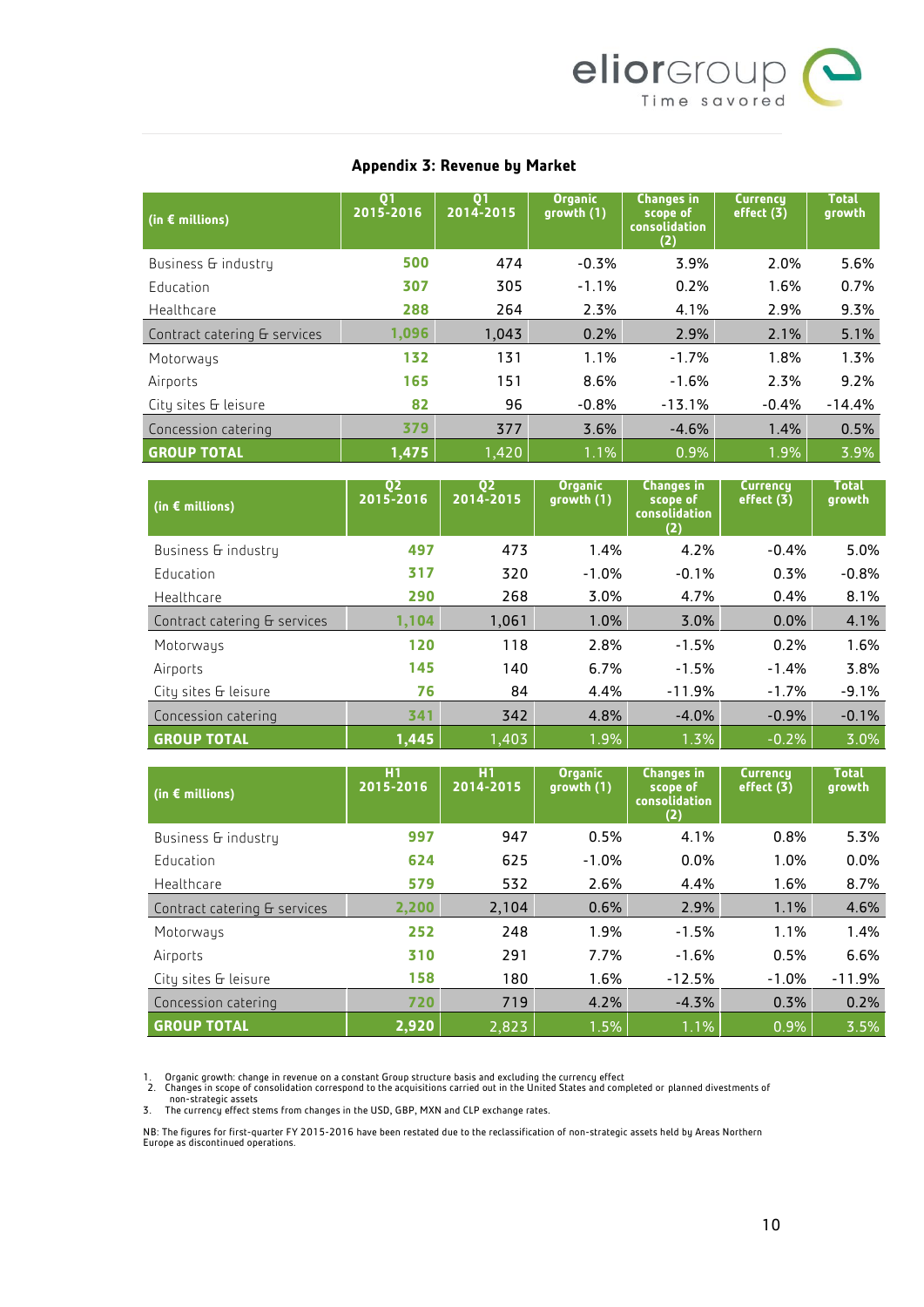

# **Appendix 4: EBITDA by Business Line and Geographic Region**

| (in $\epsilon$ millions)     | Q <sub>1</sub><br>2015-2016 | Q <sub>1</sub><br>2014-2015 | Y-on-y change<br>$(\epsilon m)$ | Y-on-y change<br>(%) |
|------------------------------|-----------------------------|-----------------------------|---------------------------------|----------------------|
| France                       | 50                          | 49                          | 1.0                             | 2.2%                 |
| International                | 40                          | 37                          | 2.0                             | 6.6%                 |
| Contract catering & services | 90                          | 86                          | 4.0                             | 4.1%                 |
| France                       | 11                          | 14                          | (3.0)                           | $-19.6%$             |
| International                | 15                          | 8                           | 7.0                             | 83.5%                |
| Concession catering          | 26                          | 22                          | 4.0                             | 17.6%                |
| Corporate                    | (2)                         | (2)                         | 0.0                             | nm                   |
| <b>GROUP TOTAL</b>           | 114                         | 106                         | 8.0                             | 7.3%                 |

| (in $\epsilon$ millions)     | Q <sub>2</sub><br>2015-2016 | Q <sub>2</sub><br>2014-2015 | Y-on-y change<br>$(\epsilon m)$ | Y-on-y change<br>(%) |
|------------------------------|-----------------------------|-----------------------------|---------------------------------|----------------------|
| France                       | 55                          | 56                          | (1)                             | $-1.8%$              |
| International                | 39                          | 37                          |                                 | 5.9%                 |
| Contract catering & services | 95                          | 93                          |                                 | 1.2%                 |
| France                       | 4                           | 3                           |                                 | 14.0%                |
| International                |                             | 3                           |                                 | 111.3%               |
| Concession catering          | 10                          | 6                           | 4                               | 63.8%                |
| Corporate                    | (3                          | '2)                         |                                 | nm                   |
| <b>GROUP TOTAL</b>           | 102                         | 98                          |                                 | 4.3%                 |

|                              | H1        | H1        | Y-on-y change  | Y-on-y change |
|------------------------------|-----------|-----------|----------------|---------------|
| (in $\epsilon$ millions)     | 2015-2016 | 2014-2015 | $(\epsilon m)$ | (%)           |
| France                       | 106       | 106       | 0              | 0.1%          |
| International                | 79        | 74        | 5              | 6.3%          |
| Contract catering & services | 184       | 180       | 5              | 2.6%          |
| France                       | 15        | 17        | (2)            | $-13.6%$      |
| International                | 22        | 12        | 10             | 91.6%         |
| Concession catering          | 37        | 29        | 8              | 27.9%         |
| Corporate                    | (5        | (4)       |                | nm            |
| <b>GROUP TOTAL</b>           | 216       | 204       | 12             | 5.8%          |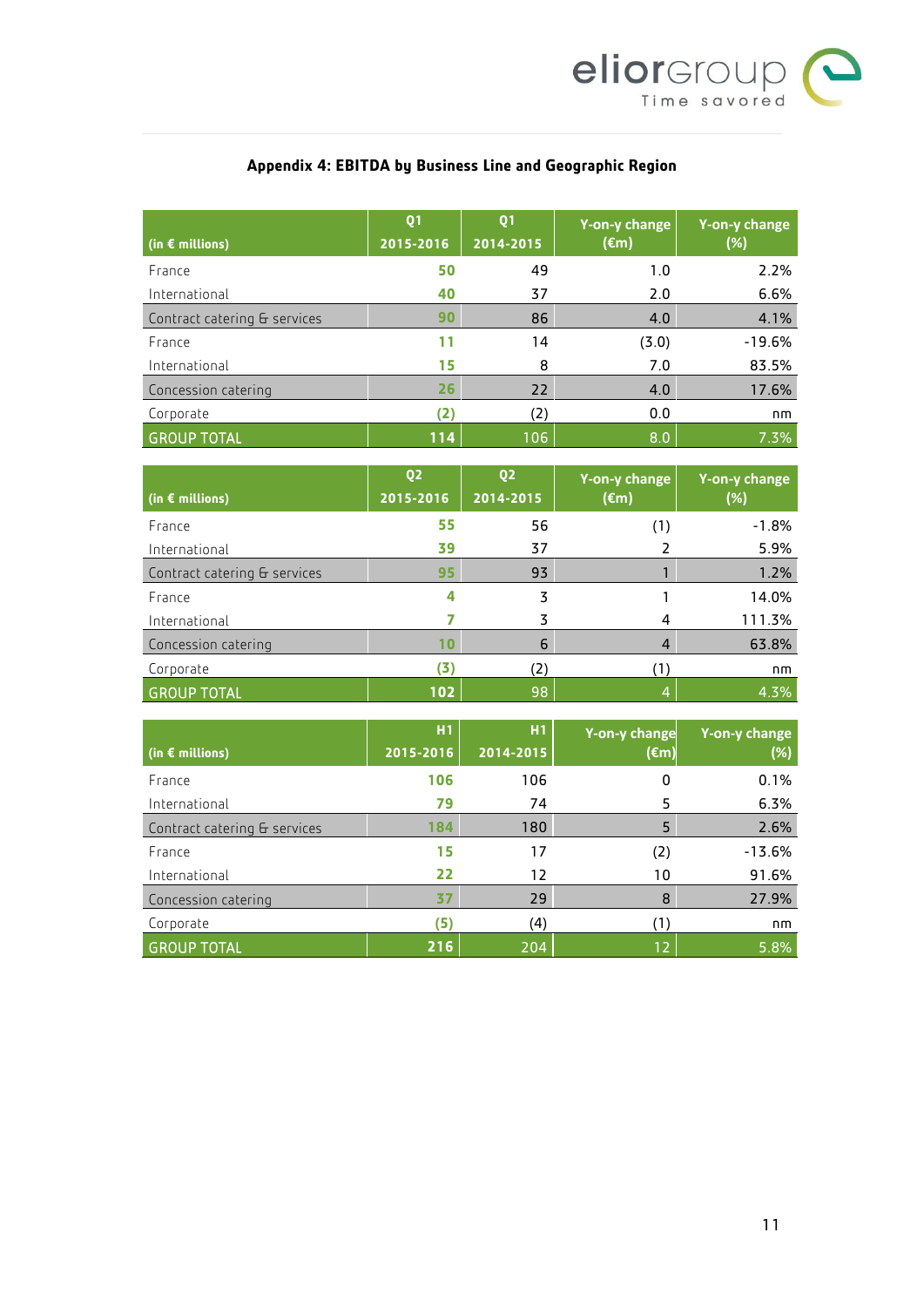

## **Appendix 5: EBITA by Business Line and Geographic Region**

| $\mid$ (in $\epsilon$ millions) | Q <sub>1</sub><br>2015-2016 | Q <sub>1</sub><br>2014-2015 | Y-on-y change<br>$(\epsilon m)$ | Y-on-y change<br>(%) |
|---------------------------------|-----------------------------|-----------------------------|---------------------------------|----------------------|
| France                          | 41                          | 39                          |                                 | 4.1%                 |
| International                   | 31                          | 28                          |                                 | 8.6%                 |
| Contract catering & services    | 7'                          | 67                          |                                 | 6.0%                 |
| France                          |                             | 5                           | (2)                             | $-35.7%$             |
| International                   |                             | (2)                         | 6                               | nm                   |
| Concession catering             |                             | 3                           |                                 | 150.1%               |
| Corporate                       | (2)                         | (3)                         | 0                               | nm                   |
| <b>GROUP TOTAL</b>              | 76                          | 67                          | 8                               | 12.4%                |

| $\mid$ (in $\epsilon$ millions) | Q <sub>2</sub><br>2015-2016 | Q <sub>2</sub><br>2014-2015 | Y-on-y change<br>$(\epsilon m)$ | Y-on-y change<br>(%) |
|---------------------------------|-----------------------------|-----------------------------|---------------------------------|----------------------|
| France                          | 46                          | 47                          | (1)                             | $-2.2%$              |
| International                   | 30                          | 29                          |                                 | 4.3%                 |
| Contract catering & services    | 76                          | 76                          | 0                               | 0.3%                 |
| France                          | (3)                         | (6)                         | 3                               | $-48.1%$             |
| International                   | (4)                         | (8)                         |                                 | $-48.3%$             |
| Concession catering             | (8                          | (15)                        |                                 | $-47.9%$             |
| Corporate                       | (3)                         | (2)                         | (1)                             | nm                   |
| <b>GROUP TOTAL</b>              | 66                          | 59                          | 6                               | 10.7%                |

| (in $\epsilon$ millions)     | H1<br>2015-2016 | H1<br>2014-2015 | Y-on-y change<br>$(\epsilon m)$ | Y-on-y change<br>(%) |
|------------------------------|-----------------|-----------------|---------------------------------|----------------------|
| France                       | 87              | 86              |                                 | 0.7%                 |
| International                | 61              | 57              | 4                               | 6.4%                 |
| Contract catering & services | 148             | 143             | 4                               | 3.0%                 |
| France                       |                 | (1)             |                                 | $-98.7%$             |
| International                | (1              | (11)            | 10                              | $-92.1%$             |
| Concession catering          |                 | (12)            | 11                              | $-91.7%$             |
| Corporate                    | 6               | (5)             | 0                               | nm                   |
| <b>GROUP TOTAL</b>           | 141             | 127             | 15                              | 11.0%                |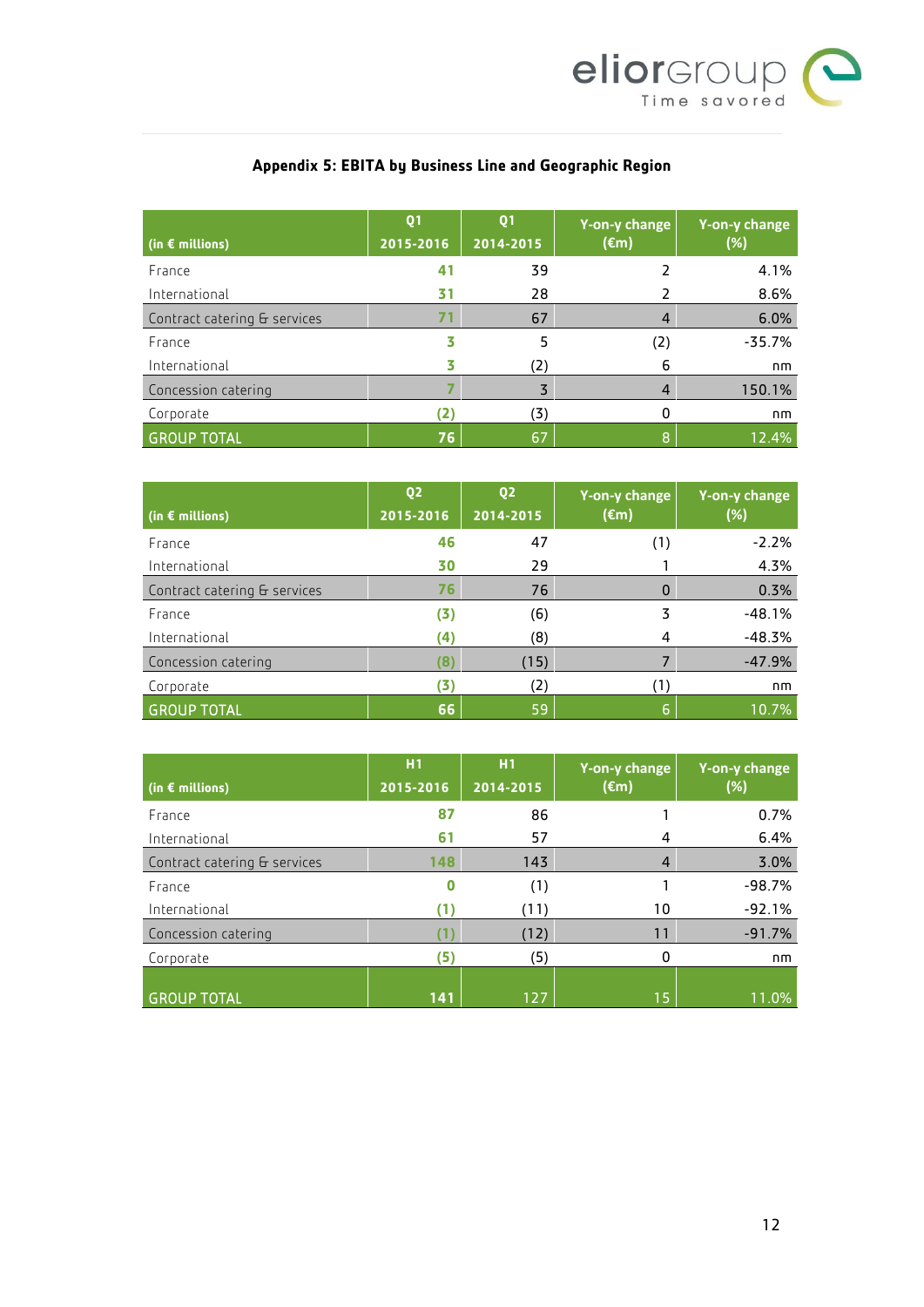

## **Appendix 6: Simplified Cash Flow Statement**

|                           | H1        | H <sub>2</sub> | Y-o-y change   |
|---------------------------|-----------|----------------|----------------|
| (in $\epsilon$ millions)  | 2015-2016 | 2014-2015      | $(\epsilon m)$ |
| EBITDA                    | 216       | 204            | 12             |
| Change in working capital | 1 I Z     | (122)          | 5              |
| Net capex                 | (86)      | (90)           | $\overline{4}$ |
| Tax paid                  | (34)      | (10)           | (24)           |
| Non-recurring cash items  | (44)      | (47)           | (3)            |
| Free cash flow            | (64)      | (64)           |                |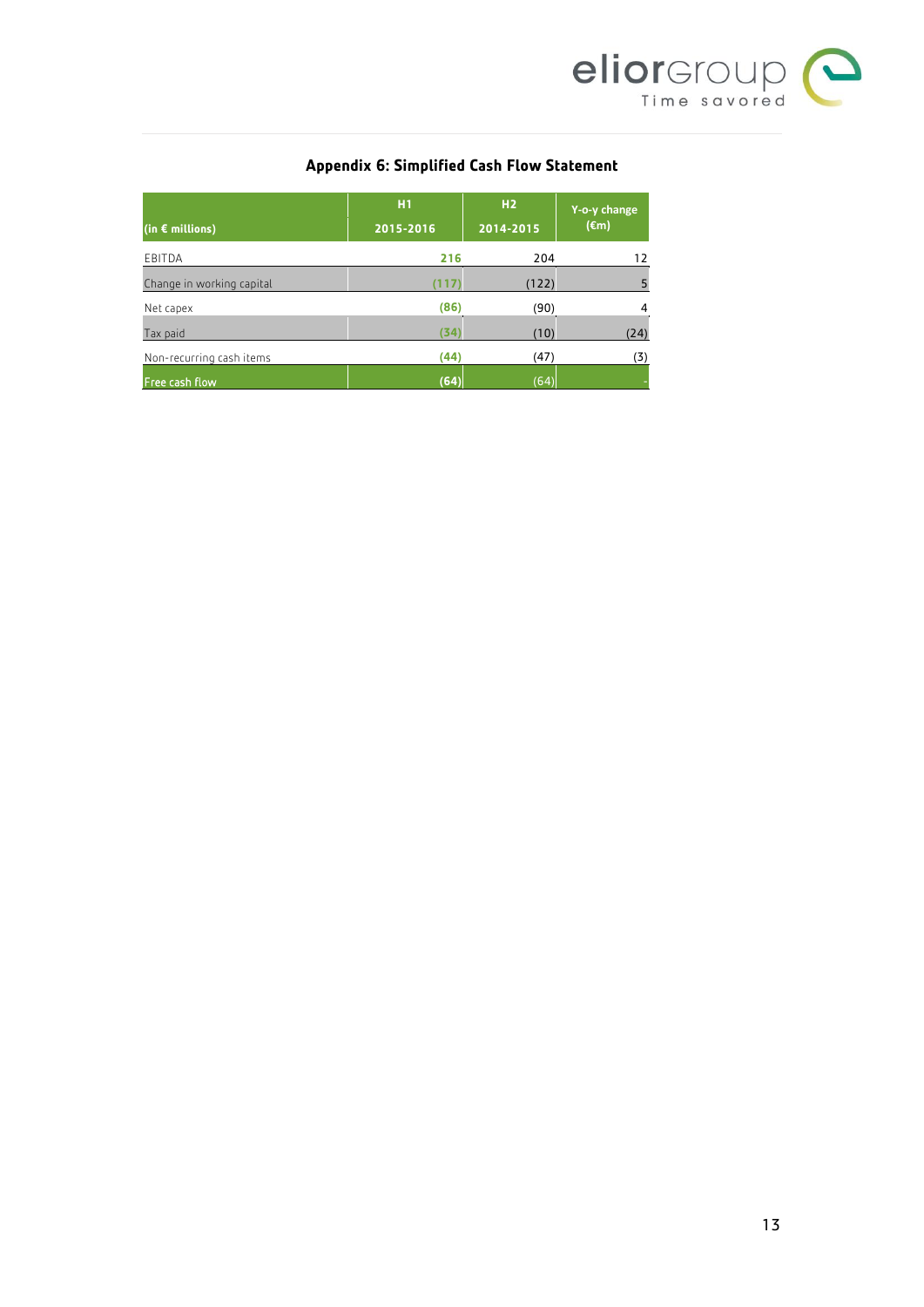

## **Appendix 7: Consolidated Financial Statements**

## **Consolidated Income Statement**

| (in $\epsilon$ millions)                                                           | H1 2015-<br>2016 | H1 2014-<br>2015 |
|------------------------------------------------------------------------------------|------------------|------------------|
| Revenue                                                                            | 2,920            | 2,822            |
| Purchases of raw materials and consumables                                         | (916)            | (867)            |
| Personnel costs                                                                    | (1,327)          | (1, 294)         |
| Other operating expenses                                                           | (425)            | (420)            |
| Taxes other than on income                                                         | (37)             | (37)             |
| Depreciation, amortization and provisions for recurring operating items            | (75)             | (78)             |
| Recurring operating profit                                                         | 140              | 126              |
| Share of profit of equity-accounted investees                                      | 1                |                  |
| Recurring operating profit including share of profit of equity-accounted investees | 141              | 127              |
| Other income and expenses, net                                                     | (35)             | (8)              |
| Operating profit including share of profit of equity-accounted investees           | 106              | 119              |
| Net financial expense                                                              | (32)             | (51)             |
| Profit before income tax                                                           | 74               | 67               |
| Income tax                                                                         | (32)             | (31)             |
| Loss for the period from discontinued operations                                   | (4)              | $\Omega$         |
| Profit for the period                                                              | 41               | 38               |
| Attributable to owners of the parent                                               | $\overline{40}$  | 40               |
| Attributable to non-controlling interests                                          | $\Omega$         | (2)              |
| Earnings per share (in $\xi$ )                                                     | 0.24             | 0.24             |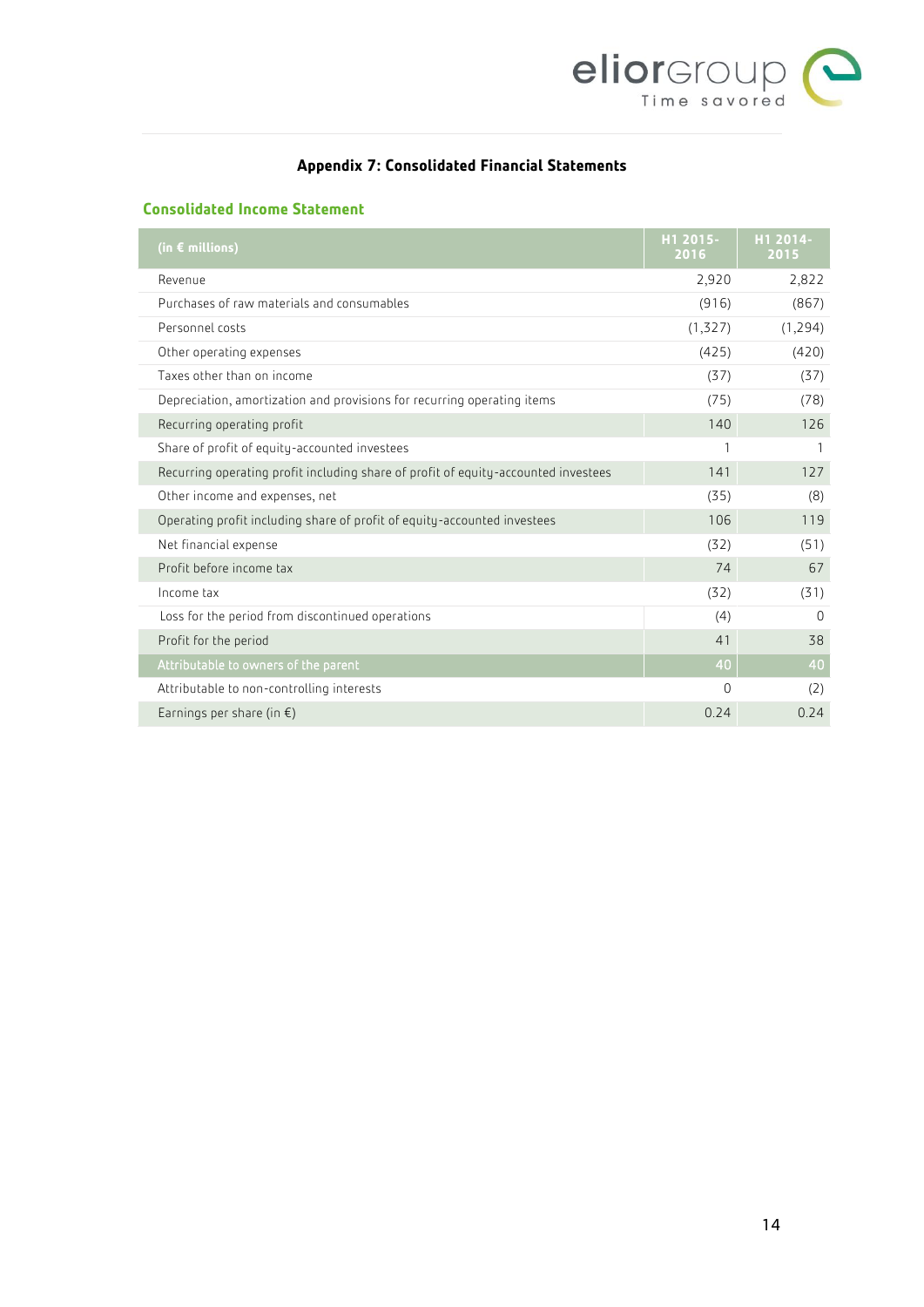

## **Consolidated Balance Sheet – Assets**

| (in $\epsilon$ millions)                       | At March 31,<br>2016 | At March 31,<br>2015 |
|------------------------------------------------|----------------------|----------------------|
| Goodwill                                       | 2,444                | 2,374                |
| Intangible assets                              | 307                  | 305                  |
| Property, plant and equipment                  | 490                  | 514                  |
| Non-current financial assets                   | 48                   | 33                   |
| Equity-accounted investees                     | 4                    | $\overline{2}$       |
| Fair value of derivative financial instruments |                      |                      |
| Deferred tax assets                            | 215                  | 248                  |
| Total non-current assets                       | 3,506                | 3,476                |
| Inventories                                    | 100                  | 97                   |
| Trade and other receivables                    | 989                  | 1,048                |
| Current income tax assets                      | 18                   | 25                   |
| Other current assets                           | 72                   | 59                   |
| Short-term financial receivables               | 10                   | $\overline{7}$       |
| Cash and cash equivalents                      | 113                  | 159                  |
| Assets classified as held for sale             | 16                   | $\Omega$             |
| Total current assets                           | 1,316                | 1,393                |
| <b>Total assets</b>                            | 4,824                | 4,871                |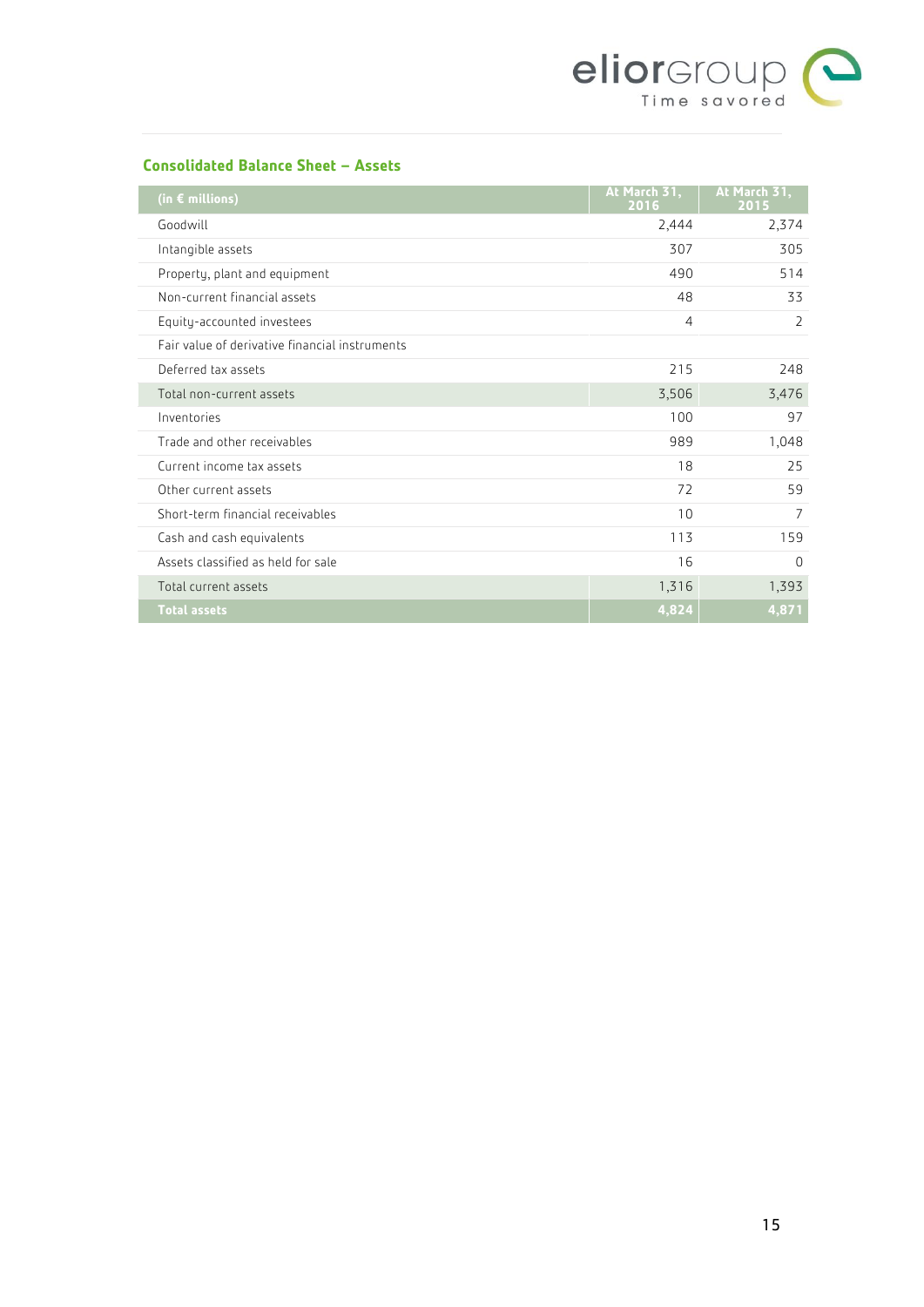

## **Consolidated Balance Sheet – Equity and Liabilities**

| (in $\epsilon$ millions)                                             | At March 31,<br>2016 | At March 31,<br>2015 |
|----------------------------------------------------------------------|----------------------|----------------------|
| Share capital                                                        | 2                    | 2                    |
| Reserves and retained earnings                                       | 1,434                | 1,250                |
| Non-controlling interests                                            | 39                   | 32                   |
| Total equity                                                         | 1,474                | 1,284                |
| Long-term debt                                                       | 1,639                | 1,616                |
| Fair value of derivative financial instruments                       | 10                   | 21                   |
| Non-current liabilities relating to share acquisitions               | 19                   | 212                  |
| Deferred tax liabilities                                             | 46                   | 55                   |
| Provisions for pension and other post-employment benefit obligations | 105                  | 106                  |
| Other long-term provisions                                           | 21                   | 15                   |
| Total non-current liabilities                                        | 1,841                | 2,026                |
| Trade and other payables                                             | 679                  | 671                  |
| Due to suppliers of non-current assets                               | 19                   | 21                   |
| Accrued taxes and payroll costs                                      | 536                  | 565                  |
| Current income tax liabilities                                       | 21                   | 56                   |
| Short-term debt                                                      | 103                  | 112                  |
| Current liabilities relating to share acquisitions                   | 13                   | 10                   |
| Short-term provisions                                                | 52                   | 69                   |
| Other current liabilities                                            | 74                   | 57                   |
| Liabilities classified as held for sale                              | 12                   | $\Omega$             |
| Total current liabilities                                            | 1,509                | 1,561                |
| <b>Total liabilities</b>                                             | 3,350                | 3,587                |
| <b>Total equity and liabilities</b>                                  | 4,824                | 4,871                |